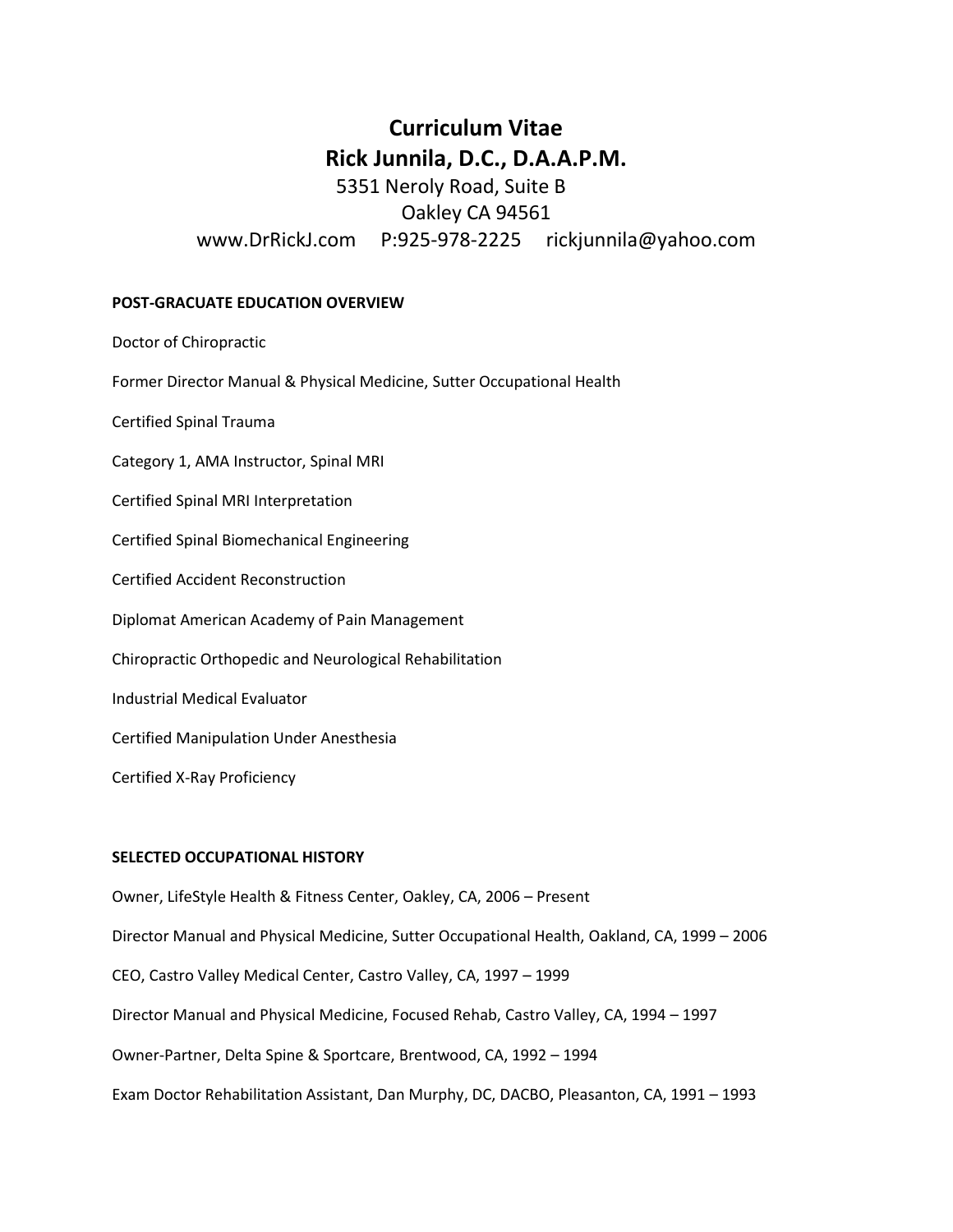Physical Therapy Aide, Institute for Physical Medicine, Pleasanton, CA, 1989 – 1991

#### **EDUCATION AND LICENSURE**

Doctor of Chiropractic, Licensed in the State of California, License # 22554, 1992

X-Ray Supervisor and Operator Licensed

Doctorate of Chiropractic, Life Chiropractic College West, Hayward, California, 1992

Internship, Life Chiropractic College, Hayward, California

# **POST-GRADUATE EDUCATION**

**Spinal trauma pathology, Research and documentation Review,** Spinal Trauma Pathology, Research Perspectives, *The review of current literature standards in spinal trauma pathology and documentation review of biomechanical failure, ligamentous failure and age-dating disc pathology.* Texas Chiropractic College, ACCME Joint Providership with the State University of New York at Buffalo Jacobs School of Medicine and Biomedical Sciences, Academy of Chiropractic Post-Doctoral Division, Buffalo, New York, 2018

**Spinal trauma pathology, clinical grand rounds,** *Spinal Trauma Pathology, Clinical Grand Rounds, The review of case histories of mechanical spine pathology and biomechanical failures inclusive of case histories, clinical findings and x-ray and advanced imaging studies. Assessing comorbidities in the triage and prognosis of the injured.* Texas Chiropractic College, ACCME Joint Providership with the State University of New York at Buffalo Jacobs School of Medicine and Biomedical Sciences, Academy of Chiropractic Post-Doctoral Division, Buffalo, New York, 2018

**Biomechanics of Traumatic Disc Bulge and Age Dating Herniated Disc Pathology,** Spinal Trauma Pathology, Biomechanics of Traumatic Disc Bulge and Age Dating Herniated Disc Pathology, *The biomechanics of traumatic disc bulges as sequelae from trauma and the comorbidity of ligamentous pathology. Age-dating spinal disc pathology in accordance with Wolff's Law.* Texas Chiropractic College, ACCME Joint Providership with the State University of New York at Buffalo Jacobs School of Medicine and Biomedical Sciences, Academy of Chiropractic Post-Doctoral Division, Buffalo, New York, 2018

**Spinal Biomechanics, Central Nervous System and Spinal Disc Nomenclature,**  *Spinal Trauma Pathology, Spinal Biomechanics, Central Nervous System and Spinal Disc Nomenclature, The application of spinal biomechanical engineering models in trauma and the negative sequelae it has on the central nervous system inclusive of the lateral horn, periaqueductal grey matter, thalamus and cortices involvement.* Texas Chiropractic College, ACCME Joint Providership with the State University of New York at Buffalo Jacobs School of Medicine and Biomedical Sciences, Academy of Chiropractic Post-Doctoral Division, Buffalo, New York, 2018

**Stroke Anatomy and Physiology Part 1,** *Stroke Anatomy and Physiology: Brain Vascular Anatomy, The anatomy and physiology of the brain and how blood perfusion effects brain function. A detailed analysis*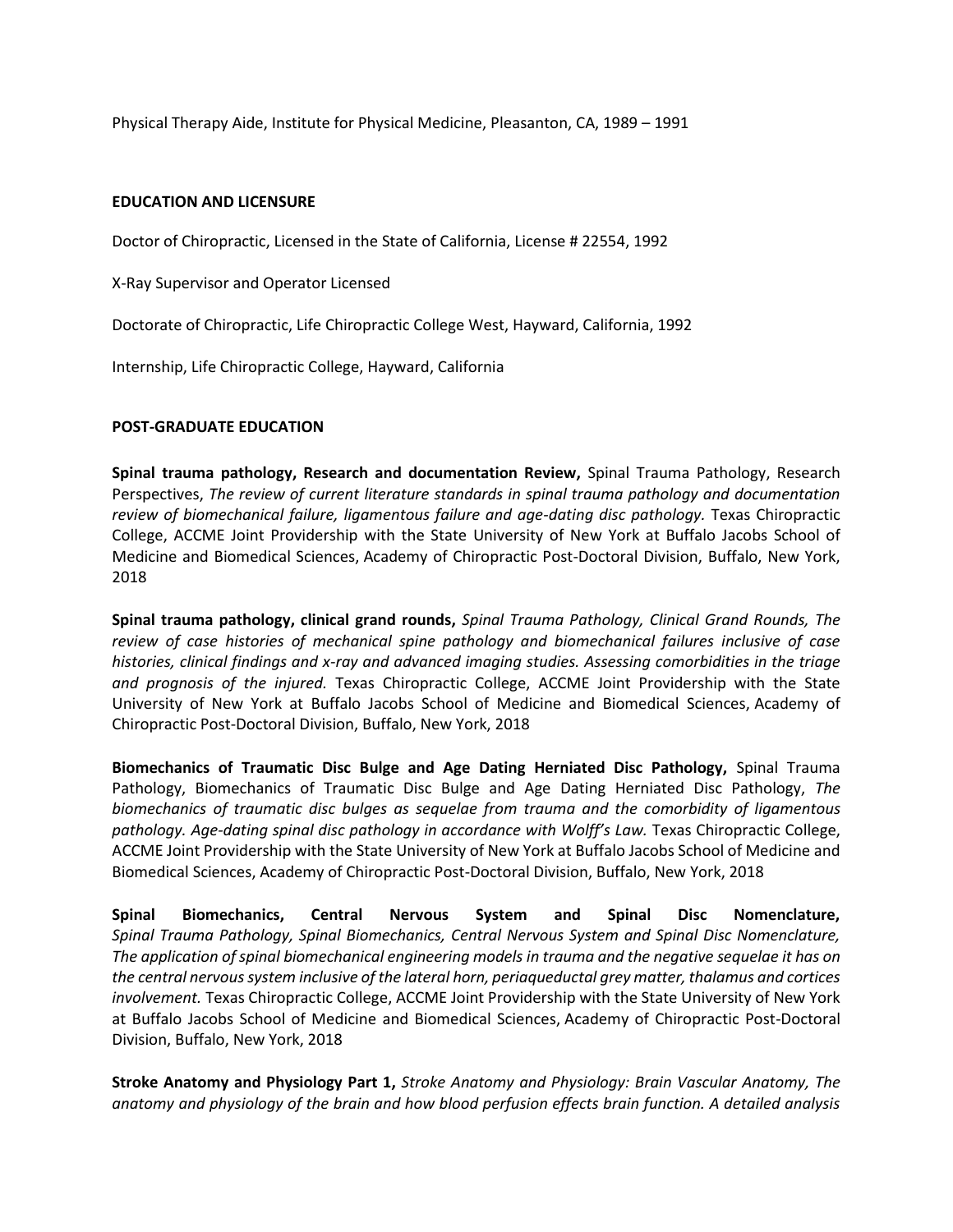*of the blood supply to the brain and the physiology of ischemia.* Cleveland University – Kansas City, ACCME Joint Providership with the State University of New York at Buffalo Jacobs School of Medicine and Biomedical Sciences, Academy of Chiropractic Post-Doctoral Division, Buffalo, NY, 2018

**Stroke Anatomy and Physiology Part 2,** *Stroke Anatomy and Physiology: Stroke Types and Blood Flow, Various types of stroke identifying ischemia, hypoperfusion, infarct and penumbra zones and emboli. Cardiac etiologies and clinical features as precursor to stroke with associated paradoxical emboli and thrombotic etiologies. Historical and co-morbidities that have etiology instroke inclusive of diabetes, coagulopathy, acquired and hereditary deficiencies.* Cleveland University – Kansas City, ACCME Joint Providership with the State University of New York at Buffalo Jacobs School of Medicine and Biomedical Sciences, Academy of Chiropractic Post-Doctoral Division, Buffalo, NY, 2018

**Stroke Principles of Treatment an Overview for the Primary Care Provider,** *Stroke Principles of Treatment an Overview for the Primary Care Provider, Stroke type and treatments performed by vascular specialists. The goals of treatment with the physiology of the infarct and penumbra zones and the role of immediate triage in the primary care setting. Detailing the complications of stroke and future care in the chiropractic, primary care or manual medicine clinical setting.* Cleveland University – Kansas City, ACCME Joint Providership with the State University of New York at Buffalo Jacobs School of Medicine and Biomedical Sciences, Academy of Chiropractic Post-Doctoral Division, Buffalo, NY, 2018

**Clinical Evaluation & Protocols for Identifying Stroke Risk,** *Clinical Evaluation and Protocols for Identifying Stroke Risk, The neurological history and examination for identifying stroke risks with a focus on supra and infratentorial regions, upper and lower motor lesions, cranial nerve signs, spinal cord pathology, motor and sensory pathology and gait abnormalities. Examining genetic and family histories along with dissection risk factors. Stroke orthopedic testing and clinical guidelines pertaining to triage for the primary care provider.* Cleveland University – Kansas City, ACCME Joint Providership with the State University of New York at Buffalo Jacobs School of Medicine and Biomedical Sciences, Academy of Chiropractic Post-Doctoral Division, Buffalo, NY, 2018

**Basics of Orthopedic Testing,** *Principles, Clinical Application and Triage, Integration of orthopedic testing in the clinical setting to develop a differential diagnosis. Utilizing radiographic and advanced imaging inclusive of MRI and CAT scan findings to verify tissue pathology suspected by orthopedic testing conclusions and developing a treatment plan as sequelae.* Cleveland University – Kansas City, ACCME Joint Providership with the State University of New York at Buffalo Jacobs School of Medicine and Biomedical Sciences, Academy of Chiropractic Post-Doctoral Division, Buffalo, NY, 2018

**Cervical Spine Orthopedic Testing**, *Orthopedic Testing: Cervical Spine, Integration of cervical orthopedic testing in the clinical setting to develop a differential diagnosis. Utilizing radiographic and advanced imaging inclusive of MRI and CAT scan findings to verify tissue pathology suspected by orthopedic testing conclusions and developing a treatment plan as sequelae.* Cleveland University – Kansas City, ACCME Joint Providership with the State University of New York at Buffalo Jacobs School of Medicine and Biomedical Sciences, Academy of Chiropractic Post-Doctoral Division, Buffalo, NY, 2018

**Cervical Spine Part 2 Orthopedic Testing:** *Cervical Spine, Integration of cervical orthopedic testing in the clinical setting to develop a differential diagnosis. Utilizing radiographic and advanced imaging inclusive of MRI and CAT scan findings to verify tissue pathology suspected by orthopedic testing conclusions and developing a treatment plan as sequelae.* Cleveland University – Kansas City, ACCME Joint Providership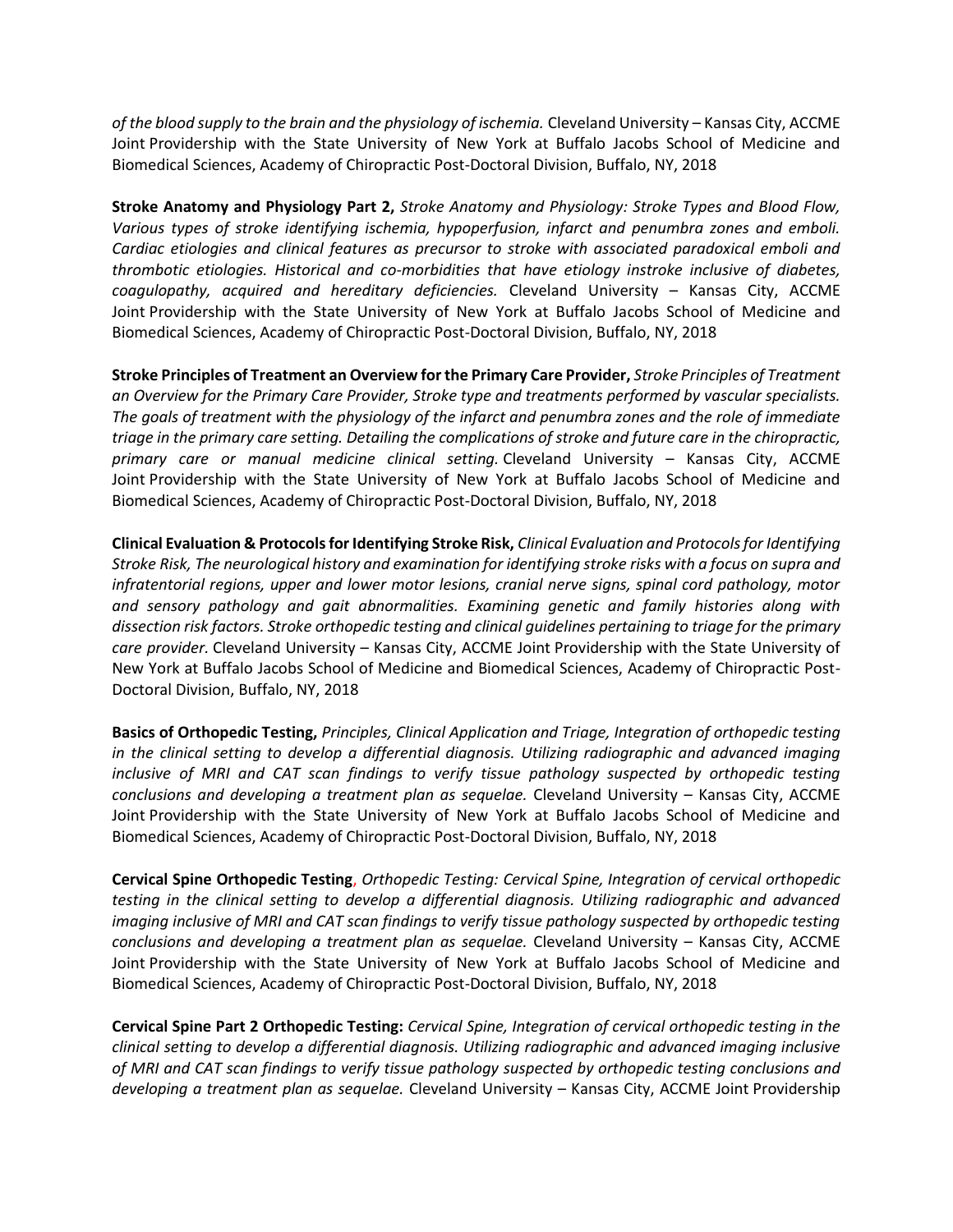with the State University of New York at Buffalo Jacobs School of Medicine and Biomedical Sciences, Academy of Chiropractic Post-Doctoral Division, Buffalo, NY, 2018

**Lumbar Spine Orthopedic Testing:** *Lumbar Spine, Integration of lumbar orthopedic testing in the clinical setting to develop a differential diagnosis. Utilizing radiographic and advanced imaging inclusive of MRI and CAT scan findings to verify tissue pathology suspected by orthopedic testing conclusions and developing a treatment plan as sequelae.* Cleveland University – Kansas City, ACCME Joint Providership with the State University of New York at Buffalo Jacobs School of Medicine and Biomedical Sciences, Academy of Chiropractic Post-Doctoral Division, Buffalo, NY, 2018

**Clinical Grand Rounds Orthopedic Testing:** *Clinical Grand Rounds, how to integrate orthopedic testing in the clinical setting utilizing both simple and complex patient scenarios. It includes potential stroke, or vertebrobasilar insufficient patients and understanding the nuances in a clinical evaluation with orthopedic testing as a critical part of the evaluation and screening process. How to integrate orthopedic testing in the clinical setting utilizing both simple and complex patient scenarios. It includes potential stroke, or vertebrobasilar insufficient patients and understanding the nuances in a clinical evaluation with orthopedic testing as a critical part of the evaluation and screening process.* Cleveland University – Kansas City, ACCME Joint Providership with the State University of New York at Buffalo Jacobs School of Medicine and Biomedical Sciences, Academy of Chiropractic Post-Doctoral Division, Buffalo, NY, 2018

**Ligament anatomy and injury research and spinal kinematics,** *Spinal Trauma Pathology, Ligament Anatomy and Injury Research and Spinal Kinematics, Spinal ligamentous anatomy and research focusing on wound repair, future negative sequelae of abnormal tissue replacement and the resultant aberrant kinematics and spinal biomechanics of the spine.* Texas Chiropractic College, ACCME Joint Providership with the State University of New York at Buffalo Jacobs School of Medicine and Biomedical Sciences, Academy of Chiropractic Post-Doctoral Division, Buffalo, New York, 2018

**Diagnostic dilemmas and connective tissue Morphology,** *Spinal Trauma Pathology, Triage and Connective Tissue Injuries and Wound Repair, Triaging the injured and differentially diagnosing both the primary and secondary complaints. Connective tissue injuries and wound repair morphology focusing on the aberrant tissue replacement and permanency prognosis potential.* Texas Chiropractic College, ACCME Joint Providership with the State University of New York at Buffalo Jacobs School of Medicine and Biomedical Sciences, Academy of Chiropractic Post-Doctoral Division, Buffalo, New York, 2018

**Evidenced Based Care in a Collaborative Setting;** *Primary Spine Care 5, A literature based model for collaborating with hospitals, medical primary care providers and specialists. Reviewing the documentation requirements to communicate the diagnosis, prognosis and treatment plans with medical entities and having the evidence as a basis for those recommendations,* Academy of Chiropractic Post-Doctoral Division, PACE Approved for the Federation of Chiropractic Licensing Boards, Cleveland University- Kansas City, College of Chiropractic, Long Island NY 2018

**Current Literature Standards of MRI Spine Interpretation;** *Primary Spine Care 5*, *MRI Spine Interpretation of the spine. How to triage a trauma and non-trauma with advanced imaging and document the necessity. We will also cover the basics of MRI Spine Interpretation inclusive of all types of herniations, bulges,* Academy of Chiropractic Post-Doctoral Division, PACE Approved for the Federation of Chiropractic Licensing Boards, Cleveland University- Kansas City, College of Chiropractic, Long Island NY 2018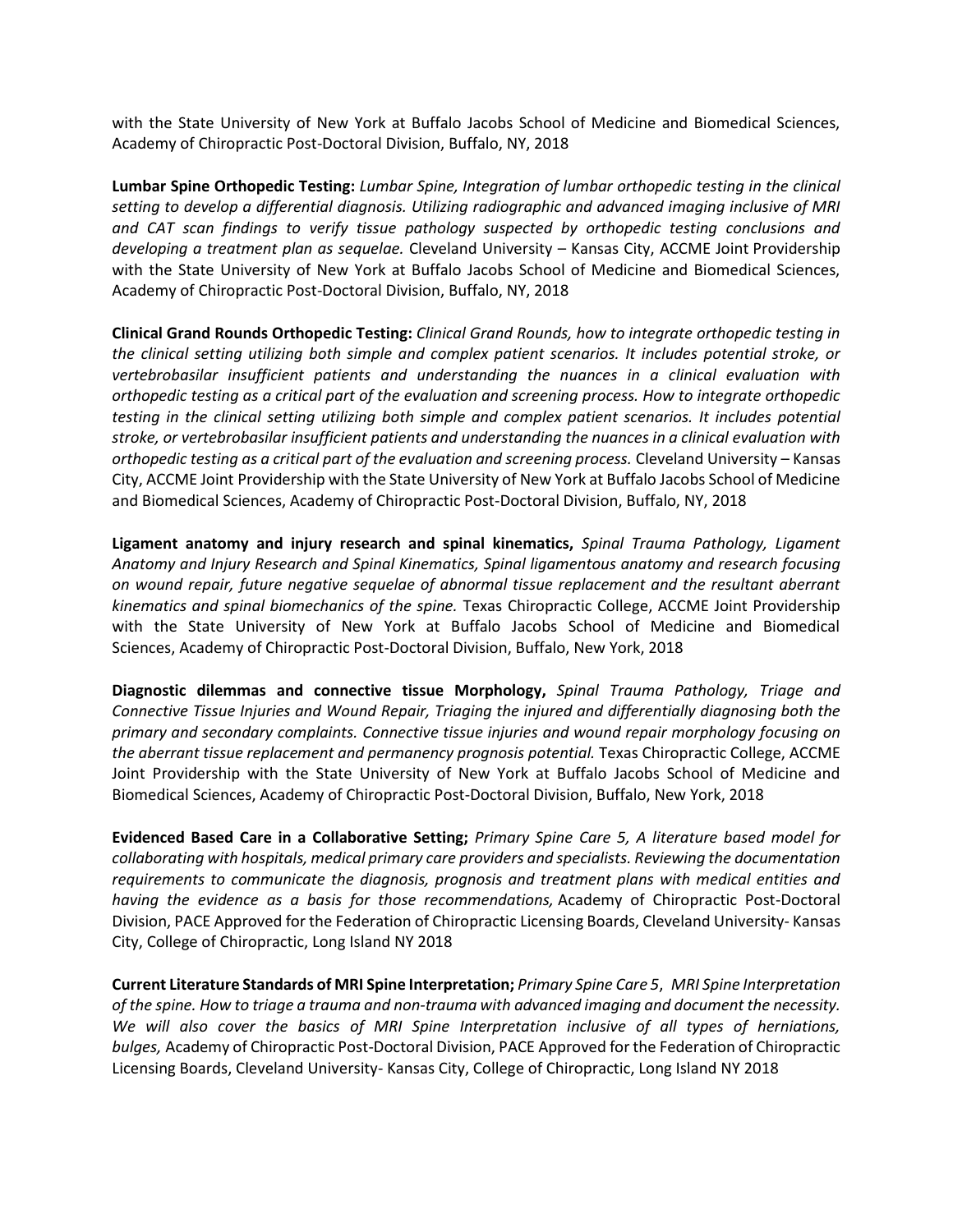**Spine Brain Connection in Pain Pathways;** Primary Spine Care 5, *MRI Spine The spine-brain connection in managing chronic pain patients. Understanding how chronic pain negatively effects brain morphology and potential pathology as sequala. The role of chiropractic in preventing the loss of gray matter and the most recent evidence as outlined in indexed peer reviewed literature over the last 10 years verifying chiropractic's role,* Academy of Chiropractic Post-Doctoral Division, PACE Approved for the Federation of Chiropractic Licensing Boards, Cleveland University- Kansas City, College of Chiropractic, Long Island NY 2018

**Bio-Neuro-Mechanical Mechanism of the Chiropractic Spinal Adjustment;** *Primary Spine Care 5, The biological, neurological and mechanical mechanisms and pathways from the thrust to the lateral horn and brain connection and how the brain processes the chiropractic spinal adjustment based upon the literature. Care paths of chiropractic and physical therapy from an outcome basis*, Academy of Chiropractic Post-Doctoral Division, PACE Approved for the Federation of Chiropractic Licensing Boards, Cleveland University- Kansas City, College of Chiropractic, Long Island NY 2018

**Mild Traumatic Brain Injury, Traumatic Brain Injury and Concussion,** *Deferentially diagnosing mild traumatic brain injury vs. traumatic brain injury and the clinical and imaging protocols required to conclude an accurate diagnosis for head trauma. [Texas Chiropractic College or PACE Recognized by The Federation of Chiropractic Licensing Boards]*, Academy of Chiropractic Post Doctoral Division, Long Island, NY, 2017

**Accident Reconstruction, Terms, Concepts & Definitions:** *The forces in physics that prevail in accidents to cause bodily injury. Quantifying the force coefficients of vehicle mass and force vectors that can be translated to the occupant and subsequently cause serious injury.* [Texas Chiropractic College or PACE Recognized by The Federation of Chiropractic Licensing Boards],Academy of Chiropractic Post Doctoral Division,Long Island, NY, 2017

**Accident Reconstruction:** *Causality, Bodily Injury, Negative Acceleration Forces, Crumple Zones and Critical Documentation, Factors that cause negative acceleration to zero and the subsequent forces created for the vehicle that get translated to the occupant. Understanding critical documentation of hospitals, ambulance reports, doctors and the legal profession in reconstructing an accident*. [Texas Chiropractic College or PACE Recognized by The Federation of Chiropractic Licensing Boards}, Academy of Chiropractic Post Doctoral Division,Long Island, NY, 2017

**Accident Reconstruction: Skid Marks, Time, Distance, Velocity, Speed Formulas and Road Surfaces,** *The mathematical calculations necessary utilizing time, distance, speed, coefficients of friction and acceleration in reconstructing an accident. The application of the critical documentation acquired from an accident site.* [Texas Chiropractic College or PACE Recognized by The Federation of Chiropractic Licensing Boards], Academy of Chiropractic Post Doctoral Division,Long Island, NY, 2017

**Accident Reconstruction: Research, Causality and Bodily Injury***, Delta V issues correlated to injury and mortality, side impact crashes and severity of injuries, event data recorder reports correlated to injury, frontal impact kinematics, crash injury metrics with many variables and inquiries related to head restraints.* [Texas Chiropractic College or PACE Recognized by The Federation of Chiropractic Licensing Boards],Academy of Chiropractic Post Doctoral Division,Long Island, NY, 2017

**Accident Reconstruction: Skid Marks, Time, Distance, Velocity, Speed Formulas and Road Surfaces***, The mathematical calculations necessary utilizing time, distance, speed, coefficients of friction and*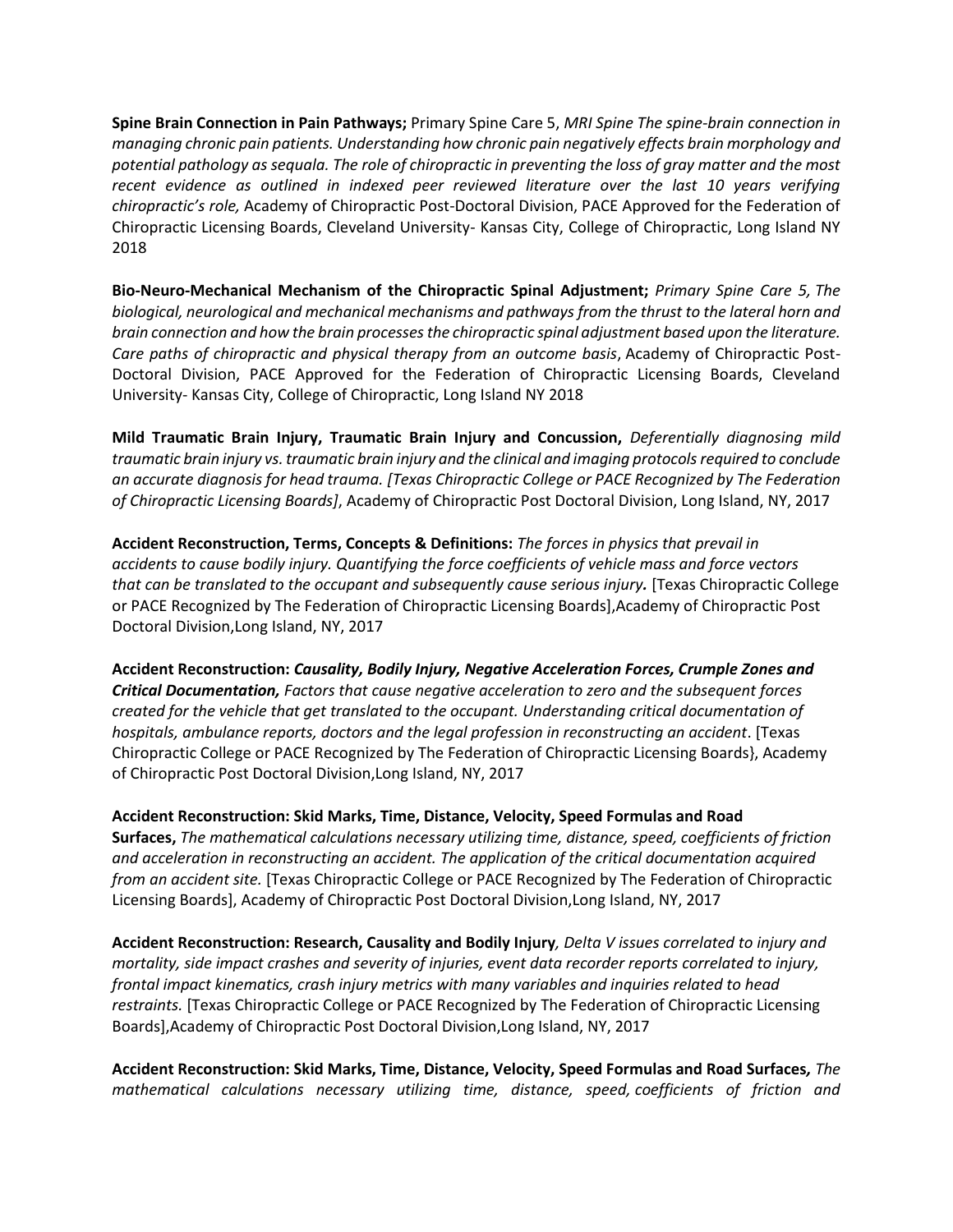*acceleration in reconstructing an accident. The application of the critical documentation acquired from an accident site.* [Texas Chiropractic College or PACE Recognized by The Federation of Chiropractic Licensing Boards], Academy of Chiropractic Post Doctoral Division,Long Island, NY, 2017

**Accident Reconstruction: Research, Causality and Bodily Injury***, Delta V issues correlated to injury and mortality, side impact crashes and severity of injuries, event data recorder reports correlated to injury, frontal impact kinematics, crash injury metrics with many variables and inquiries related to head restraints.* [Texas Chiropractic College or PACE Recognized by The Federation of Chiropractic Licensing Boards],Academy of Chiropractic Post Doctoral Division,Long Island, NY, 2017

**Primary Spine Care**, *Neurophysiological central and peripheral nervous systems mechanisms of pain with integrated higher cortical functions of the thalamus, cingulate, amygdala, pre-frontal, motor and sensory cortexes. Trauma and chronic pain care affecting mechanoreceptors, nociceptors and proprioceptors through adjustive therapy based upon evidenced based care and current literature verification* Texas Chiropractic College, New York State Department of Education Board for Chiropractic, Academy of Chiropractic, Academy of Chiropractic, Recognized by the PACE Program of the Federation of Chiropractic Licensing Boards, 2015

**Primary Spine Care with Interdisciplinary Collaborative Care**, *Triage of patients based upon MRI findings of disc herniation, disc bulge, protrusion, extrusion or sequestrations and spinal cord or nerve root negative sequala, clinical findings of neuro-compressive pathologies and neurodiagnostic findings of EMG-NCV, SSEP, VEP, BAER, VEP and V-ENG findings.* Texas Chiropractic College, New York State Department of Education Board for Chiropractic, Academy of Chiropractic, Academy of Chiropractic, Recognized by the PACE Program of the Federation of Chiropractic Licensing Boards, Islandia NY, 2015

**MRI Physics and History**, *Magnetic fields, T1 and T2 relaxations, nuclear spins, phase encoding, spin echo, T1 and T2 contrast, magnetic properties of metals and the historical perspective of the creation of NMR and MRI.* Accreditation Council for Continuing Medical Education (ACCME) in joint sponsorship with the State University of New York at Buffalo, School of Medicine and Biomedical Sciences, 2015

**MRI Normal Anatomy and Protocols**, *Spinal anatomy of all MRI views utilizing T1, T2, 3D Gradient, stacking and STIR sequences of imaging. Advanced protocols of MRI examination with multiple sequences to create concurrent diagnostic findings* Accreditation Council for Continuing Medical Education (ACCME) in joint sponsorship with the State University of New York at Buffalo, School of Medicine and Biomedical Sciences, 2015

**MRI Disc & Spinal Cord and Spinal Canal Pathology**, *MRI interpretation of spinal disc pathologies as a result oftrauma and degenerative factors and resultant neurological compromise. Spinal Cord and Spinal canal pathologies and space occupying lesion interpretation.* Accreditation Council for Continuing Medical Education (ACCME) in joint sponsorship with the State University of New York at Buffalo, School of Medicine and Biomedical Sciences, 2015

**MRI Anatomy & History**, *Normal anatomy of axial and sagittal views utilizing T1, T2, 3D Gradient and STIR sequences of imaging. Standardized and desired protocols in views and sequencing of MRI*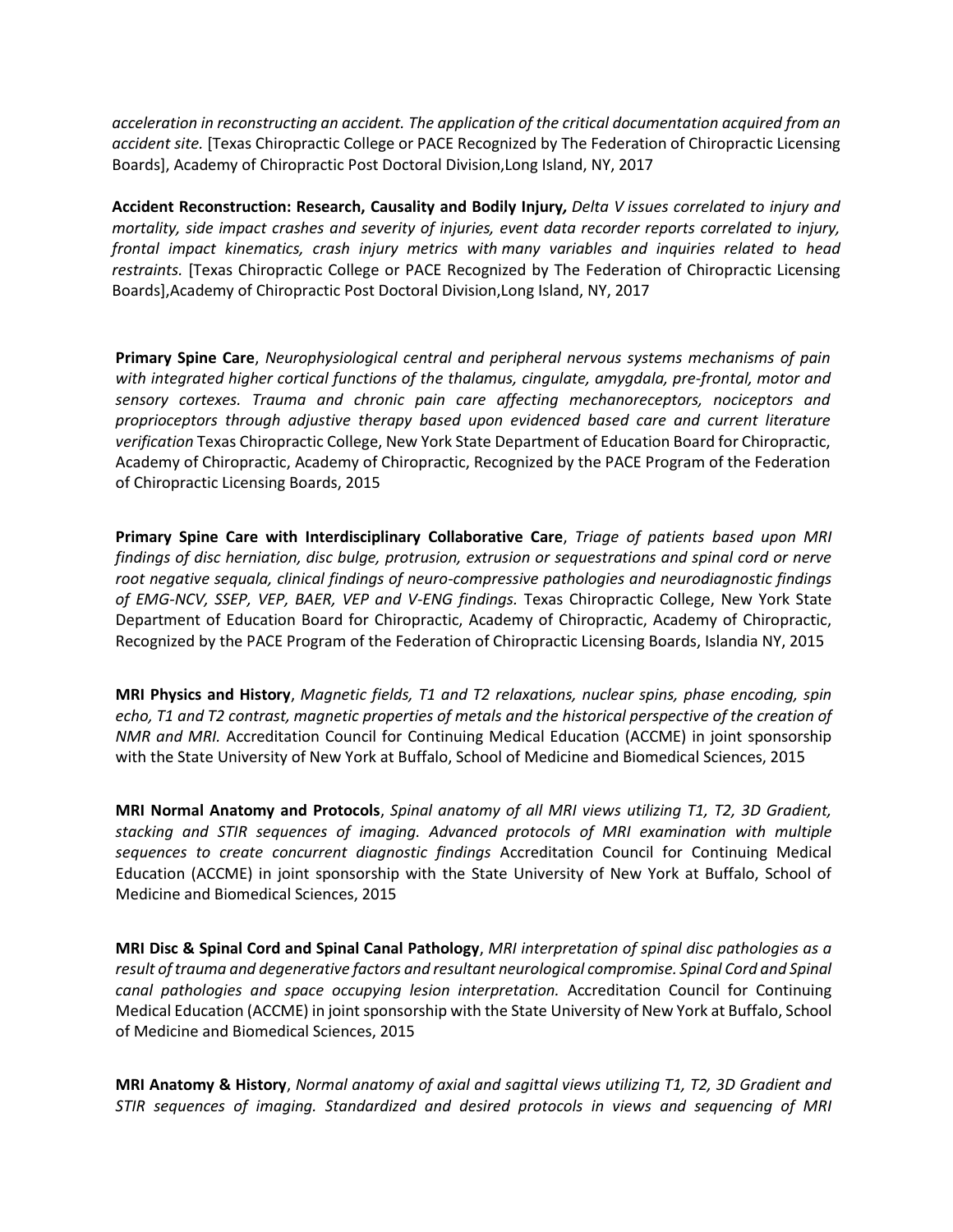*examination to create an accurate diagnosis in MRI.* Accreditation Council for Continuing Medical Education (ACCME) in joint sponsorship with the State University of New York at Buffalo, School of Medicine and Biomedical Sciences, 2015

**MRI Disc Pathology and Spinal Stenosis**, *MRI interpretation of bulged, herniated, protruded, extruded sequestered and fragmented disc pathologies in etiology and neurological sequellae in relationship to the spinal cord and spinal nerve roots.* Accreditation Council for Continuing Medical Education (ACCME) in joint sponsorship with the State University of New York at Buffalo, School of Medicine and Biomedical Sciences, 2015

**MRI Spinal Pathology**, *MRI interpretation of bone, intradural, extradural, cord and neural sleeve lesions. Tuberculosis, drop lesions, metastasis, ependymoma, schwannoma and numerous other spinal related tumors and lesions*. Accreditation Council for Continuing Medical Education (ACCME) in joint sponsorship with the State University of New York at Buffalo, School of Medicine and Biomedical Sciences, 2015

**MRI Methodology of Analysis**, *MRI interpretation sequencing of the cervical, thoracic and lumbar spine inclusive of T1, T2, STIR and 3D gradient studies to ensure the accurate diagnosis of the region visualized. Accreditation Council for Continuing Medical Education (ACCME) in joint sponsorship with the State University of New York at Buffalo, School of Medicine and Biomedical Sciences, 2015*

**MRI Clinical Application**, *The clinical application of the results of space occupying lesions. Disc and tumor pathologies and the clinical indications of manual and adjustive therapies in the patient with spinal nerve root and spinal cord insult as sequellae.* Accreditation Council for Continuing Medical Education (ACCME) in joint sponsorship with the State University of New York at Buffalo, School of Medicine and Biomedical Sciences, 2015

**MRI Interpretation of Cervical Degeneration/Bulges**, *MRI slices, views, T1, T2, STIR axial, stacking, FFE, FSE and sagittal images in the interpretation of cervical degeneration. With the co-morbidities and complications of stenosis, pseudo-protrusions, cantilevered vertebrate, Schmorl's nodes and herniations. Spinal cord and canal compromise interpretation with management.* ACCME Joint Sponsorship with the State University of New York at Buffalo, School of Medicine and Biomedical Sciences, Academy of Chiropractic Post-Doctoral Division, Buffalo, NY, 2015

**MRI Interpretation of Cervical Herniations**, *MRI slices, views, T1, T2, STIR Axial, FFE, FSE and sagittal images in the interpretation of lumbar herniations. With the co-morbidities and complications of stenosis, pseudo-protrusions, cantilevered vertebrate, Schmorl's nodes and herniations. morphology of lumbar disc pathologies of central and lateral herniations, protrusions, extrusions, sequestration, focal and broad based herniations are defined and illustrated. Spinal cord and canal compromise interpretation with management.* ACCME Joint Sponsorship with the State University of New York at Buffalo, School of Medicine and Biomedical Sciences, Academy of Chiropractic Post-Doctoral Division, Buffalo, NY, 2015

**MRI Interpretation of Degenerative Spine and Disc Disease with Overlapping Traumatic Insult to Both Spine and Disc,** *MRI slices, views, T1, T2, STIR Axial, FFE, FSE and sagittal images in the interpretation*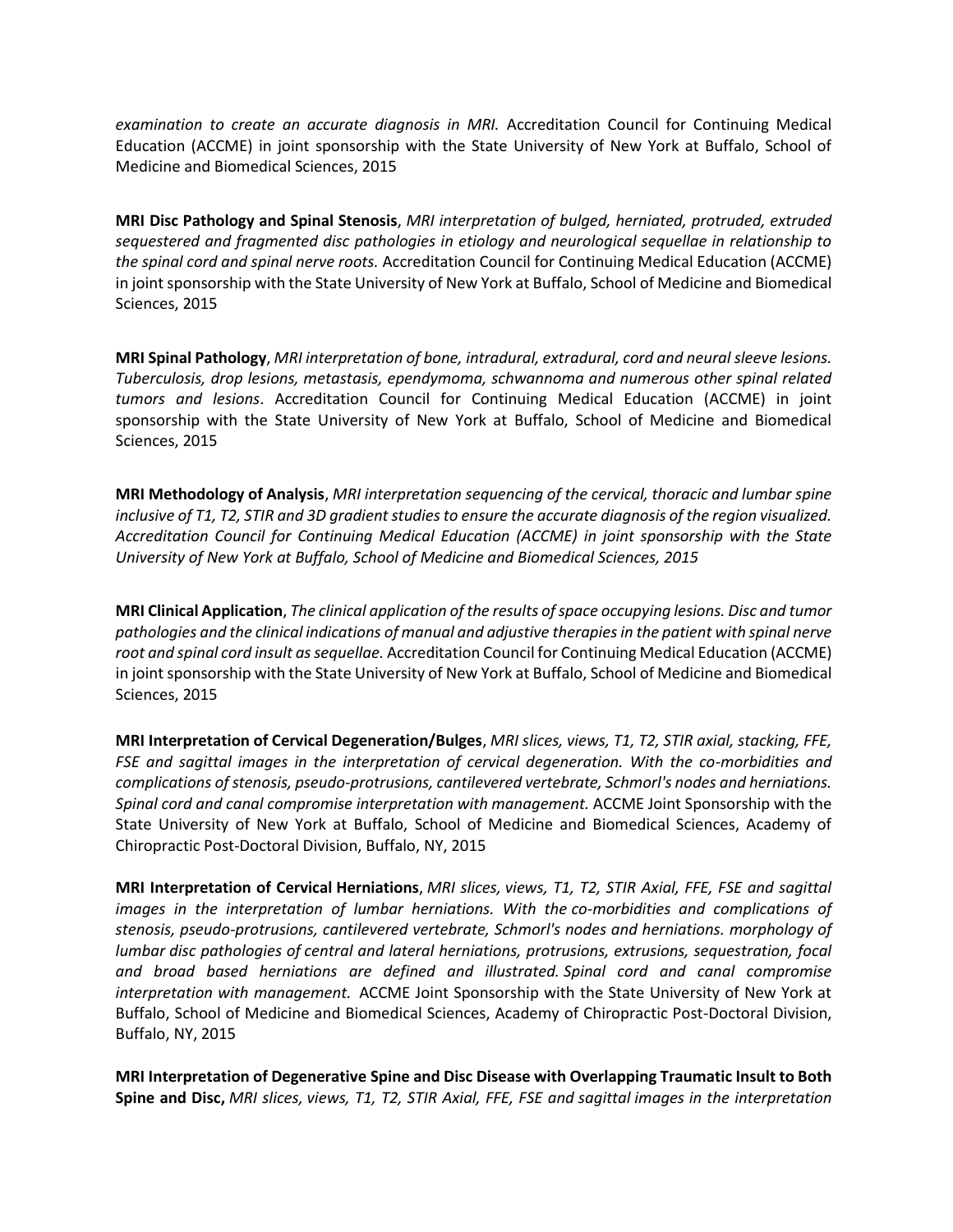*of degenerative spondylolesthesis, spinal canal stenosis, Modic type 3 changes, central herniations, extrusions, compressions, nerve root compressions, advanced spurring and thecal sac involvement from an orthopedic, emergency room, chiropractic, neurological, neurosurgical, physical medicine perspective.* ACCME Joint Sponsorship with the State University of New York at Buffalo, School of Medicine and Biomedical Sciences, Academy of Chiropractic Post-Doctoral Division, Buffalo, NY, 2015

**MRI Interpretation of Spinal Cord**, *Spinal Disc and Spinal Canal Disorders, MRI interpretation of herniated, protruded, extruded, bulged and sequestered discs & spinal stenosis as sequelae of ligamentous hypertrophy, congenital malformation, spinal cord pathology.* Accreditation Council for Continuing Medical Education (ACCME) in joint sponsorship with the State University of New York at Buffalo, School of Medicine and Biomedical Sciences, 2015

**MRI Interpretation of Herniated Disc and Spinal Cord and Root Encroachment**, *MRI interpretation of herniated, protruded, extruded, bulged and sequestered discs and their relationship to the spinal cord and spinal nerve roots and the clinical correlation to spinal adjustments, manual spinal therapy and joint mobilization.* Accreditation Council for Continuing Medical Education (ACCME) in joint sponsorship with the State University of New York at Buffalo, School of Medicine and Biomedical Sciences, 2015

**MRI Protocols Clinical Necessity**, *MRI slices, views, T1, T2, STIR axial, stacking, FFE, FSE and sagittal images. Clinical indication for the utilization of MRI and pathologies of disc in both trauma and nontrauma sequellae, including bulge, herniation, protrusion, extrusion and sequestration.* ACCME Joint Sponsorship with the State University of New York at Buffalo, School of Medicine and Biomedical Sciences, Academy of Chiropractic Post-Doctoral Division, Buffalo, NY, 2015

**MRI Interpretation of Lumbar Degeneration/Bulges,** *MRI slices, views, T1, T2, STIR axial, stacking, FFE, FSE and sagittal images in the interpretation of lumbar degeneration. With the co-morbidities and complications of stenosis, pseudo-protrusions, cantilevered vertebrate, Schmorl's nodes and herniations. Central canal and cauda equina compromise interpretation with management.* ACCME Joint Sponsorship with the State University of New York at Buffalo, School of Medicine and Biomedical Sciences, Academy of Chiropractic Post-Doctoral Division, Buffalo, NY, 2015

**MRI Interpretation of Lumbar Herniations**, *MRI slices, views, T1, T2, STIR axial, stacking, FFE, FSE and sagittal images in the interpretation of lumbar herniations. With the co-morbities and complications of stenosis, pseudo-protrusions, cantilevered vertebrate, Schmorl's nodes and herniations. Morphology of lumbar disc pathologies of central and lateral herniations, protrusions, extrusions, sequestration, focal and broad based herniations are defined and illustrated. Central canal and cauda equina compromise interpretation with management.* ACCME Joint Sponsorship with the State University of New York at Buffalo, School of Medicine and Biomedical Sciences, Academy of Chiropractic Post-Doctoral Division, Buffalo, NY, 2015

**Spinal Biomechanical Engineering**, *Cartesian Coordinate System, Cervical Pathobiomechanics, Lumbar Pathobiomechanics, Spinal Biomechanics in Trauma, Organizational Analysis, Cervical Digital Analysis,*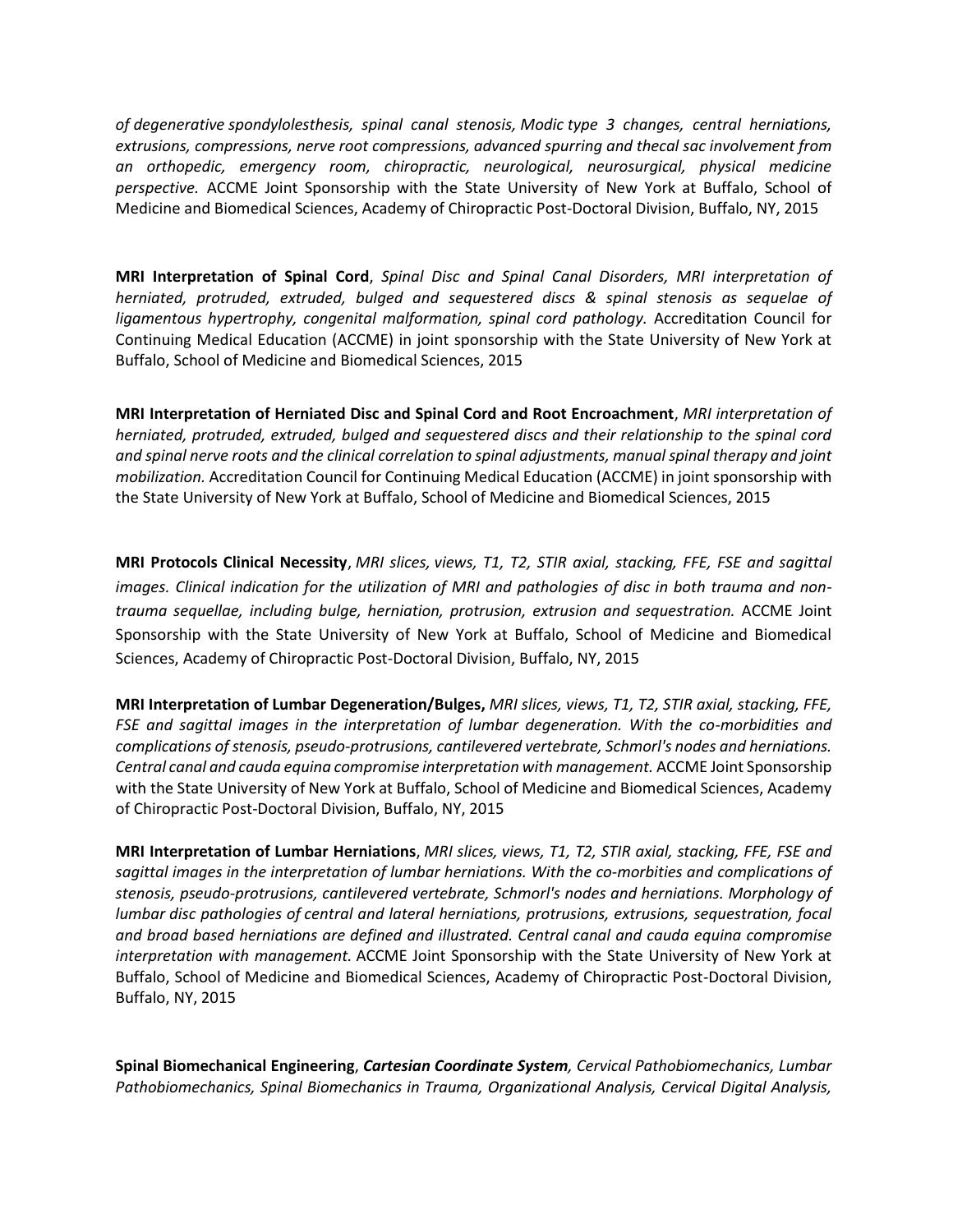*Lumbar Digital Analysis, Full Spine Digital Analysis* Accreditation Council for Continuing Medical Education (ACCME) in joint sponsorship with the State University of New York at Buffalo, School of Medicine and Biomedical Sciences, 2015

**Spinal Biomechanical Engineering: Cervical Pathobiomechanics**, *Spinal biomechanical engineering of the cervical and upper thoracic spine. This includes the normal and pathobiomechanical movement of both the anterior and posterior motor units and normal function and relationship of the intrinsic musculature to those motor units. Nomenclature in reporting normal and pathobiomechanical findings of the spine.* ACCME Joint Sponsorship with the State University of New York at Buffalo, School of Medicine and Biomedical Sciences, Academy of Chiropractic Post Doctoral Division, Buffalo, NY, 2015

**Spinal Biomechanical Engineering: Lumbar Pathobiomechanics**, *Spinal biomechanical engineering of the lumbar spine. This includes the normal and pathobiomechanical movement of both the anterior and posterior motor units and normal function and relationship of the intrinsic musculature to those motor units. Nomenclature in reporting normal and pathobiomechanical findings of the spine.* ACCME Joint Sponsorship with the State University of New York at Buffalo, School of Medicine and Biomedical Sciences, Academy of Chiropractic Post Doctoral Division, Buffalo, NY, 2015

**Spinal Biomechanics in Trauma**, *To utilize whiplash associated disorders in various vectors of impact and whiplash mechanisms in determining pathobiomechanics. To clinically correlate annular tears, disc herniations, fractures, ligament pathology and spinal segmental instability as sequellae to pathobiomechanics from trauma. The utilization of digital motion x-ray in diagnosing normal versus abnormal facet motion along with case studies to understand the clinical application.* ACCME Joint Sponsorship with the State University of New York at Buffalo, School of Medicine and Biomedical Sciences, Academy of Chiropractic Post Doctoral Division, Buffalo, NY, 2015

**Spinal Biomechanical Engineering & Organizational Analysis**, *Integrating spinal biomechanics and pathobiomechanics through digitized analysis. The comparison of organized versus disorganized compensation with regional and global compensation. Correlation of the vestibular, ocular and proprioceptive neurological integration in the righting reflex as evidenced in imaging. Digital and numerical algorithm in analyzing a spine.* ACCME Joint Sponsorship with the State University of New York at Buffalo, School of Medicine and Biomedical Sciences, Academy of Chiropractic Post Doctoral Division, Buffalo, NY, 2015

**Spinal Biomechanical Engineering: Cervical Digital Analysis**, *Digitizing and analyzing the cervical spine in neutral, flexion and extension views to diagnose pathobiomechanics. This includes alteration of motion segment integrity (AMOSI) in both angular and translational movement. Ligament instability/failure/pathology are identified all using numerical values and models. Review of case studies to analyze pathobiomechanics using a computerized/numerical algorithm.* ACCME Joint Sponsorship with the State University of New York at Buffalo, School of Medicine and Biomedical Sciences, Academy of Chiropractic Post Doctoral Division, Buffalo, NY, 2015

**Spinal Biomechanical Engineering: Lumbar Digital Analysis**, *Digitalizing and analyzing the lumbar spine images to diagnose pathobiomechanics. This includes anterior and posterior vertebral body elements in rotational analysis with neutral, left and right lateral bending in conjunction with gate analysis. Ligament instability/failure/pathology is identified all using numerical values and models. Review of case studies for analysis of pathobiomechanics using a computerized/numerical algorithm along with corrective*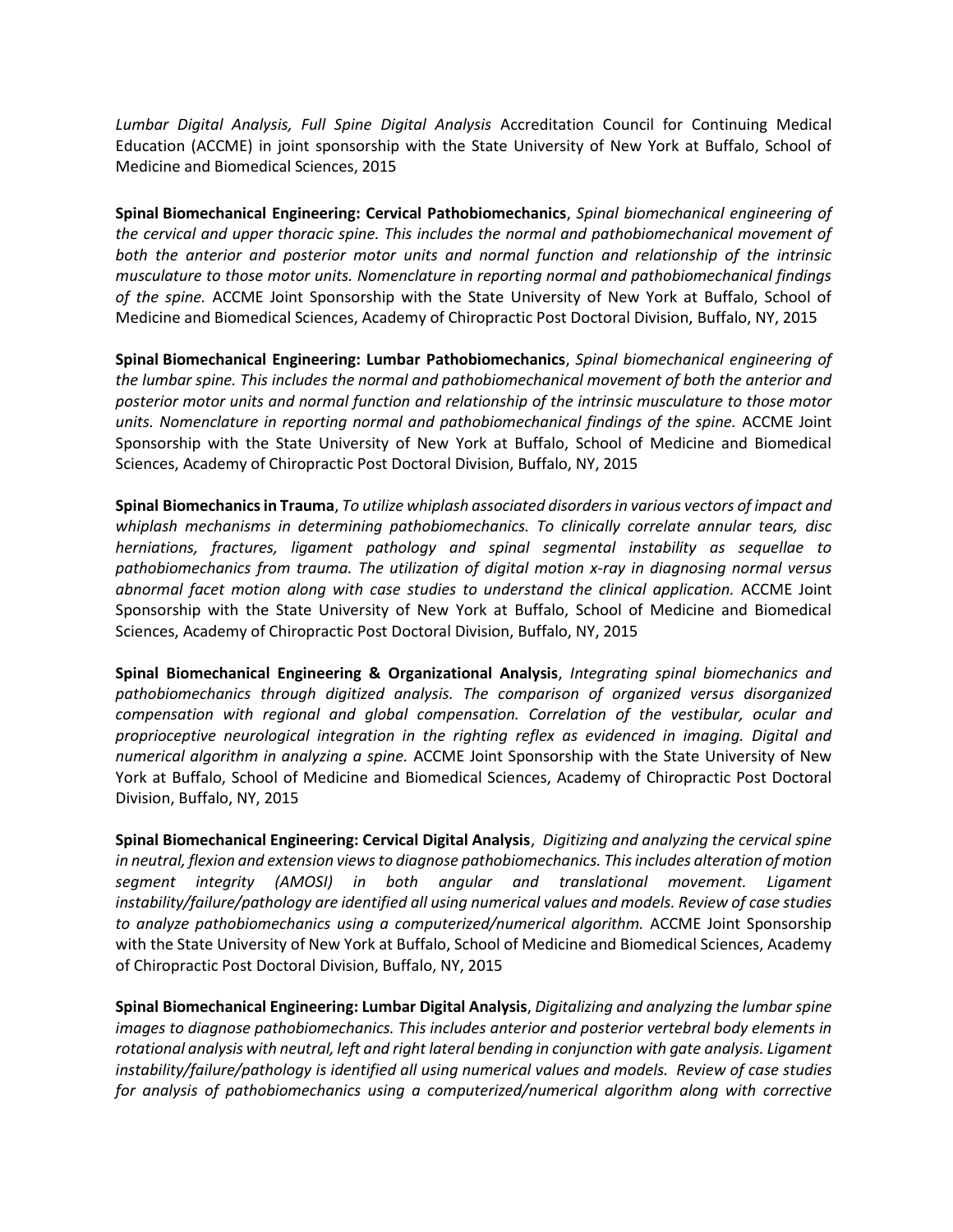*guidelines.* ACCME Joint Sponsorship with the State University of New York at Buffalo, School of Medicine and Biomedical Sciences, Academy of Chiropractic Post Doctoral Division, Buffalo, NY, 2015

**Spinal Biomechanical Engineering**: Full Spine Digital Analysis, *Digitalizing and analyzing the full spine images to diagnose pathobiomechanics as sequellae to trauma in relation to ligamentous failure and disc and vertebral pathology as sequellae. This includes anterior and posterior vertebral body elements in rotational analysis with neutral, left and right lateral bending in conjunction with gate analysis. Ligament instability/failure/pathology is identified all using numerical values and models. Review of case studies for analysis of pathobiomechanics using a computerized/numerical algorithm along with corrective guidelines.* ACCME Joint Sponsorship with the State University of New York at Buffalo, School of Medicine and Biomedical Sciences, Academy of Chiropractic Post Doctoral Division, Buffalo, NY, 2015

**Laser Therapy**, *Characteristics of Laser, Laser Physics, Safety, Mechanisms of Therapy. Dose, Time and Power. Treatment Procedures, Wound Healing, Tendinopathies, Myofascial Pain, Muscular Injury, Osteoarthritis, Sports Injury and Fatigue, Tinnitus, TMJ and Other Indications* Irradia, 2010

**Hospital Protocols**, *Review of Medical Staff and Committees, Admitting Procedures and Criteria, Discharge Procedures, Medical-Surgical Records, Surgical Dictation, Differential Diagnosis, Out Patient Work-Up, X-Ray, EMG, Lab Studies, and Surgical Protocols.* American Academy Manual & Physical Medicine, Doctors Hospital of New Boston, 1998

**Manipulation Under General Anesthesia**, *MUA Certification: Review of Anesthesiologist Procedures, Indications, Contraindications, Admitting, Techniques for the Cervical, Thoracic and Lumbar Spines, Extremities, Fibrotic Tissue Stretching Techniques, Patient Safety, Discharge, Charting and Review of Literature.* Certification in Manipulation Under Anesthesia, American Academy Manual & Physical Medicine, Doctors Hospital of New Boston, 1998

**Clinical Nutrition**, *Intestinal and Systemic Detoxification, Gastrointestinal Nutrition, Liver Metabolism, Immune Function, Cardiovascular, Glucose Tolerance, Pulmonary Function, Urological Nutrients, Musculoskeletal Nutrition, Urinalysis, Fasting, Hair Analysis, Fecal Analysis, Modified Elimination Diets, etc.* Certification in Clinical Nutrition, IPS, 1997

**Industrial Disability Examiner**, *Medical History, Injury Mechanics, Employment History, Activities of Daily Living, Occupational Requirements, Reasonable and Necessary Treatment, Clinical Assessment, Review of Records, Causation, Apportionment, Disability Rating, etc.* International Chiropractic Association, 1997

**Chiropractic Rehabilitation**, *Physical Therapy Methods and Concepts: Passive Motion, Active Exercise, Strengthening Exercise, Dynamic Neuromuscular Stabilization, Soft Tissue Mobilization, Dry Needling for Muscular Fibrosis.* Canadian Memorial College of Chiropractic, 1996

**Chiropractic Rehabilitation**, *Neurophysiological Foundation of Physical Therapy Approaches: Neuroplasticity, Evolutionary Plasticity, Repair Placidity, Neuroplastic and Sensorimotor Programs, Training and Exercises, etc.* Canadian Memorial College of Chiropractic, 1996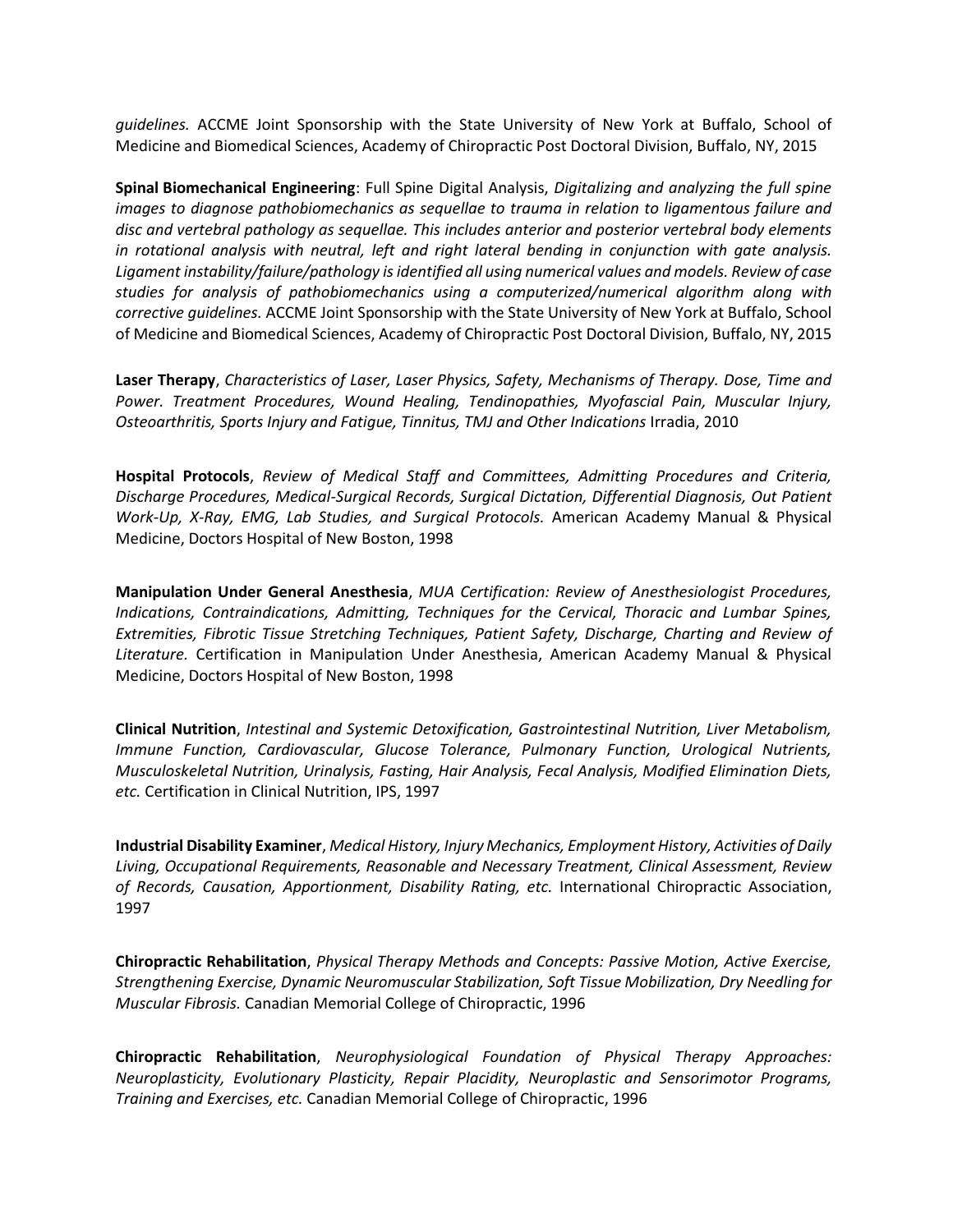**Chiropractic Rehabilitation**, *Entrapment Syndromes: Etiology, Manifestation, Pathogenesis, Treatment and Diagnosis. Entrapment of; Upper Thoracic Aperture, Scalenus, Costoclavicular, Hyper-Abduction, Supra Clavicular, Median Nerve, Ulnar Nerve, Radial Nerve, Femoral Nerve, Sciatic Nerve, Peronial Nerve, Tibial Nerve, etc. Treatment and Rehabilitation.* Canadian Memorial College of Chiropractic, 1996

**Chiropractic Rehabilitation**, *Deficits in Cerebellar Function: Vestibular System Disturbances, Unilateral Vestibular Lesion, Benign Proxismal Positional Vertigo, Bilateral Vestibular Deficit, Deficits due to Cervical Spine, Central Balance Deficits, Vertebral Artery Syndrome, Psychogenic Vertigo. Extrapyramidal Deficits; Hypokinetic and Hyperkinetic Deficits, Bradykinesia, Akinesia, Rigidity, Tremor and Postural Deficits.* Canadian Memorial College of Chiropractic, 1996

**Chiropractic Rehabilitation**, *Influence of Function on Morphological Tissue Restructuring: Functional Changes in Soft Tissue, Motion Restrictions, Hypermobility, Change in Afferentation from Receptors, Motor Learning from Central Regulation, Overloading causing Tendonitis, Enthesopathy, Paratenonitis, Paritendinitis and Tenosynovitis. Post-Surgical Rehabilitation. Treatment Rehabilitation and Strategies.* Canadian Memorial College of Chiropractic, 1996

**Chiropractic Rehabilitation**, *Degenerative Joint Diseases: Primary OA, Secondary OA, Coxarthrosis, Gonarthrosis, Surgical Procedures, Rehabilitation following Arthroplasty. Traumatology of the Movement System; Contusion, Tendon Injury, Muscle Injury, Bone Injury Joint Injury, Treatment Options, Rehabilitation.* Canadian Memorial College of Chiropractic, 1996

**Roentgenology**, *Shoulder - Knee - Paraspinal Soft Tissue Findings: Shoulder Disorders, Shoulder Dislocations, Shoulder Fractures, Knee Disorders, Knee Dislocations, Knee Fractures, Abdominal Aortic Aneurism Calcification in; Arteries, Prostate, Lymph Nodes, Gallstones, Urinary Calculi, Teratomas, Heart and Chest Studies, Pneumothorax, etc.* Life Chiropractic College West, 1995

**Roentgenology**, *Fractures of the Upper and Lower Extremities: Pott's Fracture, Jones, Calcaneal Fractures, Tibial Plateau, Patella, Toddler's, Fender Fractures. Radial Head Fractures, Supracondylar, Olecranon, Manteggia' s, Collie's, Bennett's, Smith's, Scaphoid, Gamekeeper's Thumb, etc.* Palmer Chiropractic College, 1995

**Roentgenology**, *Principals of Magnetic Resonance Imaging: Tendons and Muscles: Degeneration, Tenosynovitis, Tears, Subluxation/Dislocation, Indirect and Indirect Muscle Injury, Muscle Trauma. TMJ, Shoulder, Elbow, Wrist, Hand, Hip, Knee, Foot and Spine: Normal Anatomy, Tendon, Ligament, Nerve and Bone Injury both Traumatic and Non-Traumatic* Palmer College of Chiropractic, 1995

**Roentgenology**, *Chest Imaging: MRIiography, Scintigraphy, Bronchography, Fluoroscopy. Radiographic Signs of Chest Disease: Rosette Pattern, Silhouette Sign, Atelectasis, Interstitial Disease, Calcifications, Alterations in Lung Volume, HRTC patterns of Airway Disease, Lung Disease, Congenital Malformations, etc.* Palmer Chiropractic College, 1995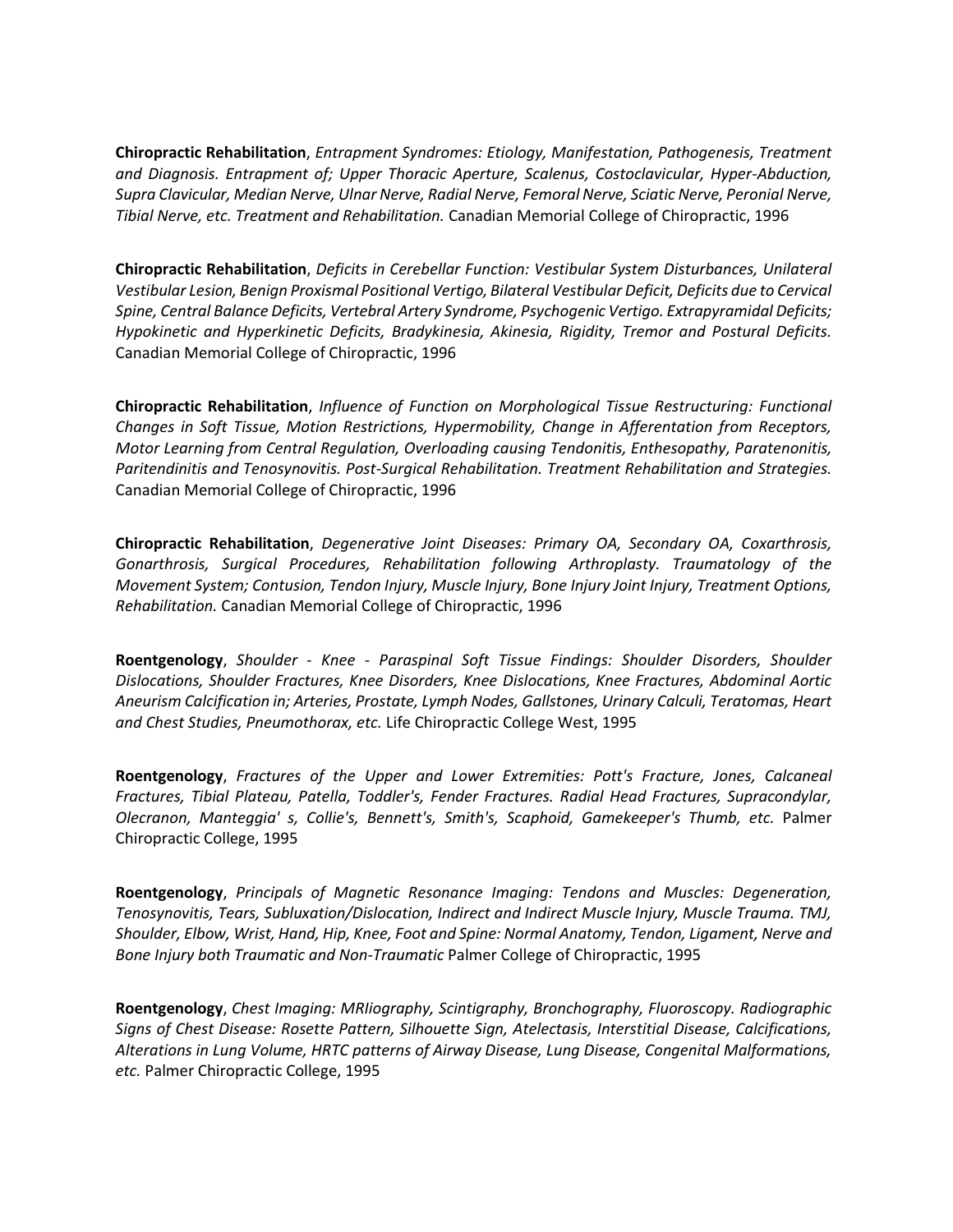**Chiropractic Rehabilitation**, *Functional and Neurologic Symptomology: Postural Stability, Stabilization, Reactibility, Disturbances. Gait Cycle, Typology of Gait Dysfunctions Neurological, Examination of Postural Stabilization and Postural Reactibility. Trigger Points, Muscular Disturbances, Myotatic Reflexes, Involuntary movements, Tremor, Spasm, Clonus, Fibrillar Twitches. Chorelic and Athenoid Hyperkensesis.* Canadian Memorial College of Chiropractic, 1995

**Chiropractic Rehabilitation**, *Neurologic Syndromology: Myasthenia Gravis, Lambert-Eaton Myasthenic Syndrome. Peripheral Nerve Deficits. Spinal Cord: Transverse (sudden/gradual) Cord Lesions, Pseudoparetic, Spastic, Mixed Cord Lesions. Conus Medularis, Cauda Equina, Posterior Cord. Cerebellar Syndrome, Flaccidity, Hypermetria, Diadochokinesia, Extrapyramidal, Thalamic and Brain Stem Syndromes. Meningeal Irritation, Intracranial Hypotension and Ventricular Syndromes, etc.* Canadian Memorial College of Chiropractic, 1995

**Chiropractic Rehabilitation**, *Kinesiology and Clinical Examination of the Joint System: Kinesiology of the Spine, Thorax, Pelvis, Shoulder Girdle, Elbow Joint, Wrist, Hand, Hip, Knee, Lower leg and Foot.* Canadian Memorial College of Chiropractic, 1995

**Roentgenology**, *Lumbar Spine: Low Back Syndromes and their Related X-Ray Scanning Lines and Angles, Spondylolesthesis, Spondylolysis, Retrolesthesis, Block Vertabrae, Coronal and Sagittal Tropism, Lumbar Stenosis, Spina Bifida, Lumbosacral Transitional Vertebrae, Knife Clasp Deformity, Hemi and Butterfly Vertebrae, etc.* Life Chiropractic College West, 1994

**Roentgenology**, *Pelvic - Sacroiliac \_ Hip Roentgenology: Hip Fractures, Stenton's Line, Protrusio Acetabuli, Osteitis Condensans Ilii, Osteitis Pubis, Sacroiliac Alterations, Congenital Structural Faults, Aknalosing Spondylitis, Infections, Congenital Hip Displasia, Slipped Femoral Capital Ephysis, Osteochondrosis, etc.* Life Chiropractic College West, 1994

**Roentgenology**, *Cervical Spine: Whiplash Syndromes and their Related X-Ray Scanning Lines and Angles, Whiplash Syndromes, Joints of Luschka, Posterior Joint Arthrosis, Basilar Impression, Klippel-Feil Syndrome, Cervical Ribs, Twelve Indirect Signs of Cervical Spine Trauma, Cervical Fractures, etc.* Life Chiropractic College West, 1994

**Roentgenology**, *Primary Characteristics and Sites: Benign vs. Malignant, Infection vs. Malignant, Osteoporosis, Paget's, Target Areas of Bone Disorders* Life Chiropractic College West, CA, 1993

**Roentgenology**, *Bone Tumors - Benign and Malignant: Bone Tumor Characteristics - Contrast between Benign and Malignant, Neoplasms, Metastatic Carcinoma, and Sarcoma.* Life Chiropractic College West, 1993

**Roentgenology**, *Arthritis and Osteochondrosis: Osteoarthritis, Infective Arthritis, Inflammatory Arthritis and Gout. Non-Articular Rheumatism. Legg-Calve-Perthes', Scheuermann's disease, Traumatic Epiphysitis, Osgood Schlatter's, Sever's Disease, Kohler's, Kienbock's Disease, etc.* Life Chiropractic College West, 1993